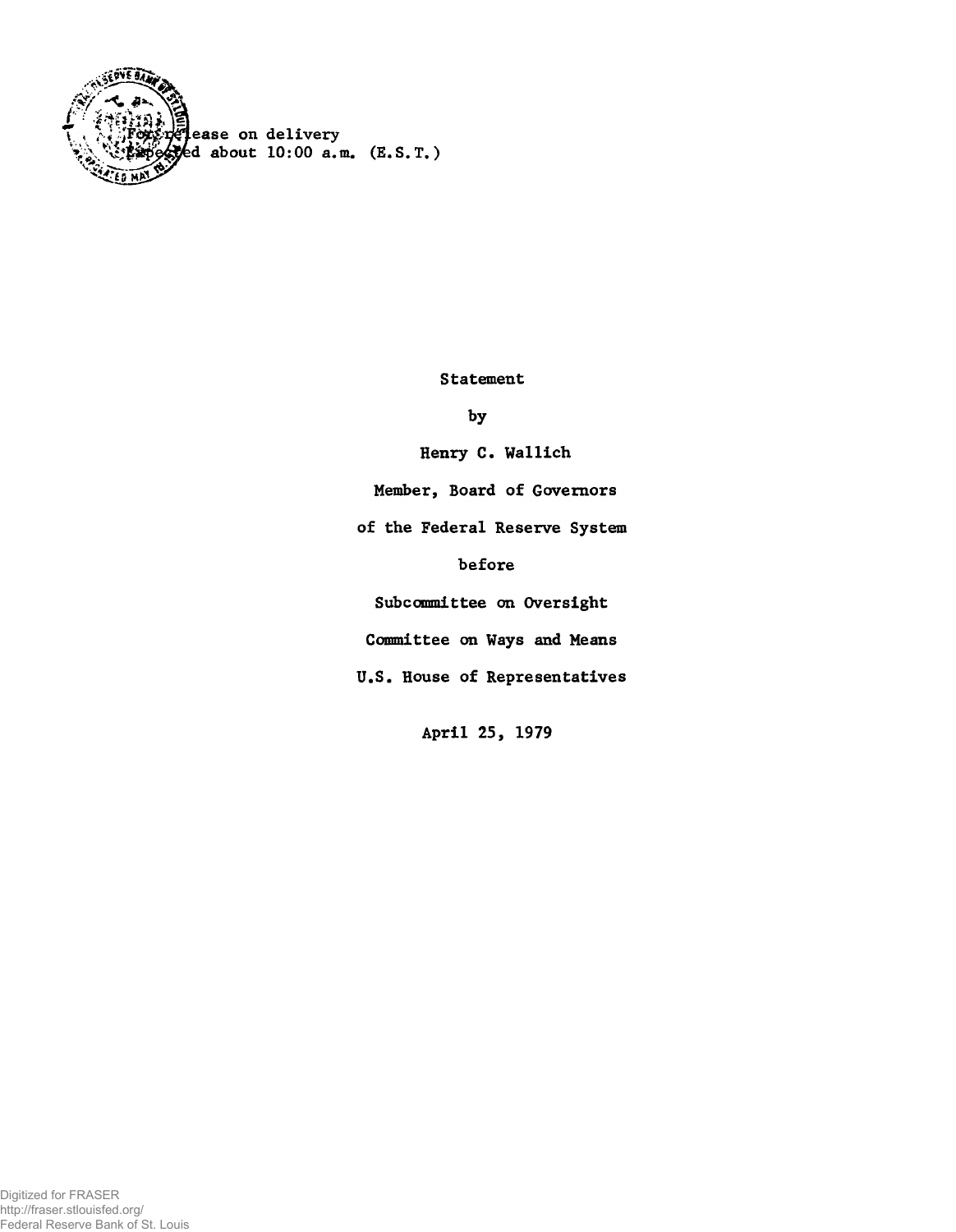Hr. Chairman, I appreciate the opportunity to appear before this Committee.

As requested in your letter inviting the Federal Reserve to participate in these hearings, 1 shall discuss the role of U.S. banks in offshore centers and will comment on the types and adequacy of the information the Federal Reserve obtains on bank activities in such locations.

Offshore financial centers, some of which are also tax havens, are nowadays a highly important part of the international financial system. No picture of international financial developments is complete without taking into account the transactions that are made or booked in these centers. It is for this reason that activities in these centers are of interest to the Federal Reserve as a central bank when monitoring international flows of money and credit in relation to domestic monetary conditions. Furthermore, U.S. banks occupy a prominent place in these offshore centers. The Federal Reserve as bank supervisor must therefore be concerned with monitoring the activities of U.S. banks in these centers to assure itself that they are conducting their affairs in a safe and sound manner.

While tax considerations are frequently an important element in the operations of offshore financial centers and the kinds of transactions that take place or are booked in them, they are not prominent in the concerns of the Federal Reserve about these centers. Other authorities exercise oversight on tax aspects of transactions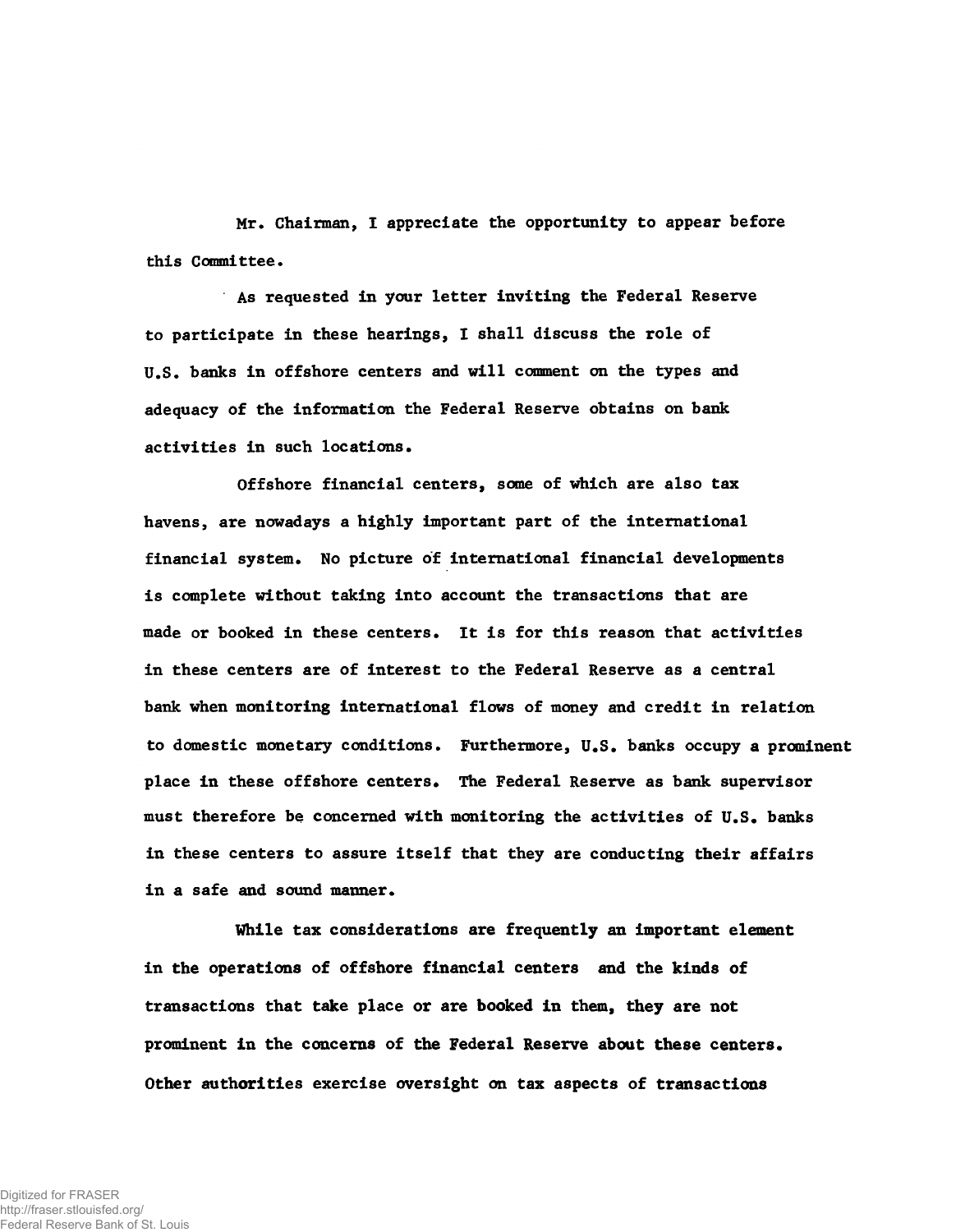in these centers and have the specialized expertise to deal with such matters. As I have just indicated, our interests run to the broad economic implications of activities in these centors and to the bank supervisory aspects of these activities. Therefore, in my statement, I shall discuss, first of all, some general characteristics of offshore financial centers and of the operations of U.S. banks in them. I shall then turn to the role of the Federal Reserve in relation to these centers to be followed by a description of the kinds of information obtained by the Federal Reserve in the furtherance of its interests and responsibilities.

## Offshore Financial Centers

Offshore financial centers are easier to identify than to characterize. Broadly speaking, however, an offshore financial center is a location where funds are borrowed from nonresidents and lent to other nonresidents through the intermediation of banks and other financial institutions. These activities are recognized to have little effect on the domestic economy of the center or on domestic financial conditions. Some of these centers are fully operational, in the sense of actual dealings being conducted with customers regarding obtaining funds and negotiating credits. Others are merely booking centers where deposits and loans are legally lodged, but where no transactions are physically made. The City of London is the preeminent example of an operational offshore financial center. The Bahamas and the Cayman Islands, on the other hand, are notable examples of booking centers.

**-2-**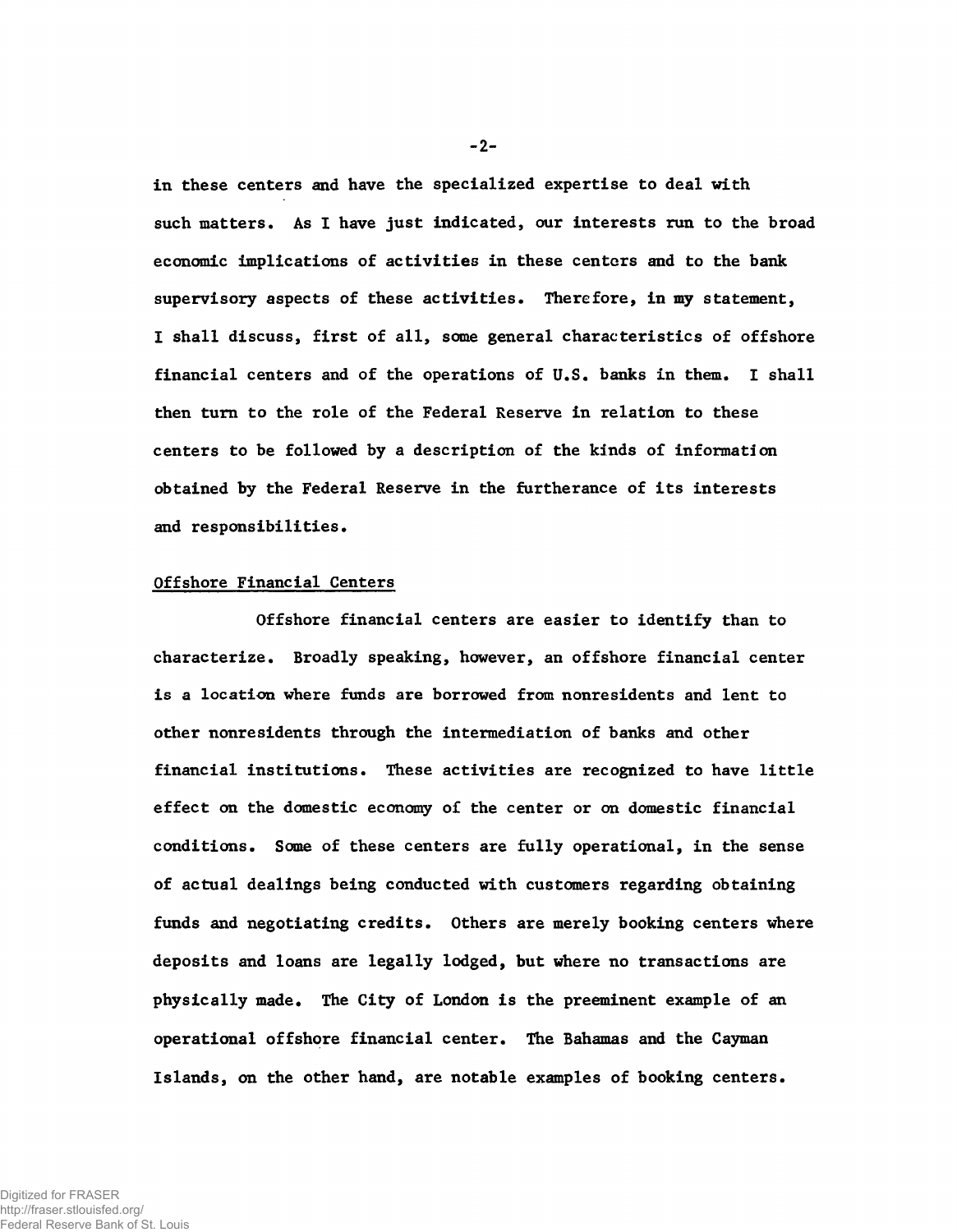What are the essential elements of offshore financial centers and what has spurred their growth? As for the former, tax considerations can of course have an important influence on a country's growth and appeal as an offshore financial center. Likewise very important, however, are factors such as exchange control laws, local reserve requirements, communication facilities, the country's time zone, its commercial laws and its political and social stability. This is illustrated by the fact that London, the largest "offshore center," is located in one of the world's most heavily taxed countries. Secrecy laws are frequently another important consideration, but, like liberal tax laws, they are generally more important to the customers of banks than to the banks themselves.

The growth of offshore financial centers has been prompted mainly by the needs and demands of multinational business. As business has become more and more internationalized, needs for international financial services have expanded and become more diverse. Companies operating in a variety of countries have required funding sources in different currencies, outlets for temporarily idle funds, access to different kinds of credit facilities, and the means for the transfer of monies across international frontiers. Tax laws and foreign exchange restrictions are, of course, among the crucial factors influencing the ways international business is transacted. For multinational companies, therefore, locations where international financial transactions

-3-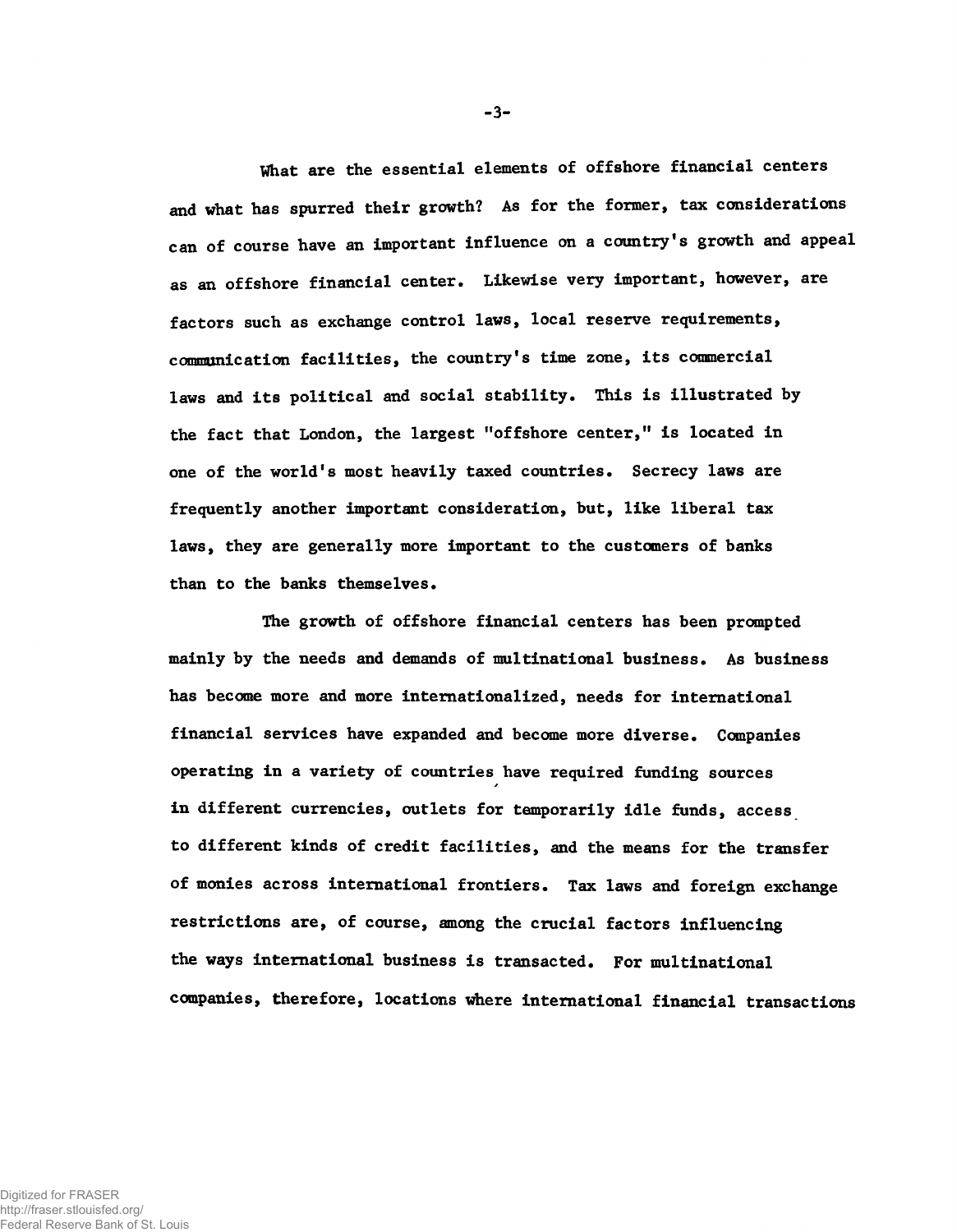can be effected free of most tax consequences and of foreign exchange controls have a great attraction. Since bankers traditionally follow their custcmers and adapt to their needs, banks have been quick to locate in and promote such offshore centers.

### U.S. banks in Offshore Centers

U.S. banks have long been located in and played a prominent role in the major financial centers of the world, such as London, where "offshore banking" is an important part of their business. U.S. banks have also played an important part in the development and rapid growth of offshore financial centers outside the major financial markets that has occurred in recent years. As recently as December 1972, for example, member bank branches in six major offshore centers had total claims on third parties of only \$14 billion, or 20 per cent of third-party claims at all their foreign branches. At the end of last year, those claims totaled more than \$95 billion, and represented 46 per cent of third-party claims at all foreign branches of member banks.

The Bahamas and the Cayman Islands are by far the most important of these offshore centers to U.S. banks. At the end of last year, U.S. banks had 139 branches in these two locations with claims on third-parties exceeding \$70 billion. Details of the distribution of business among offshore centers and by types of customer are shown in the accompanying tables. As noted earlier, the Bahamas and the Cayman Islands are booking centers for financial transactions

**-4-**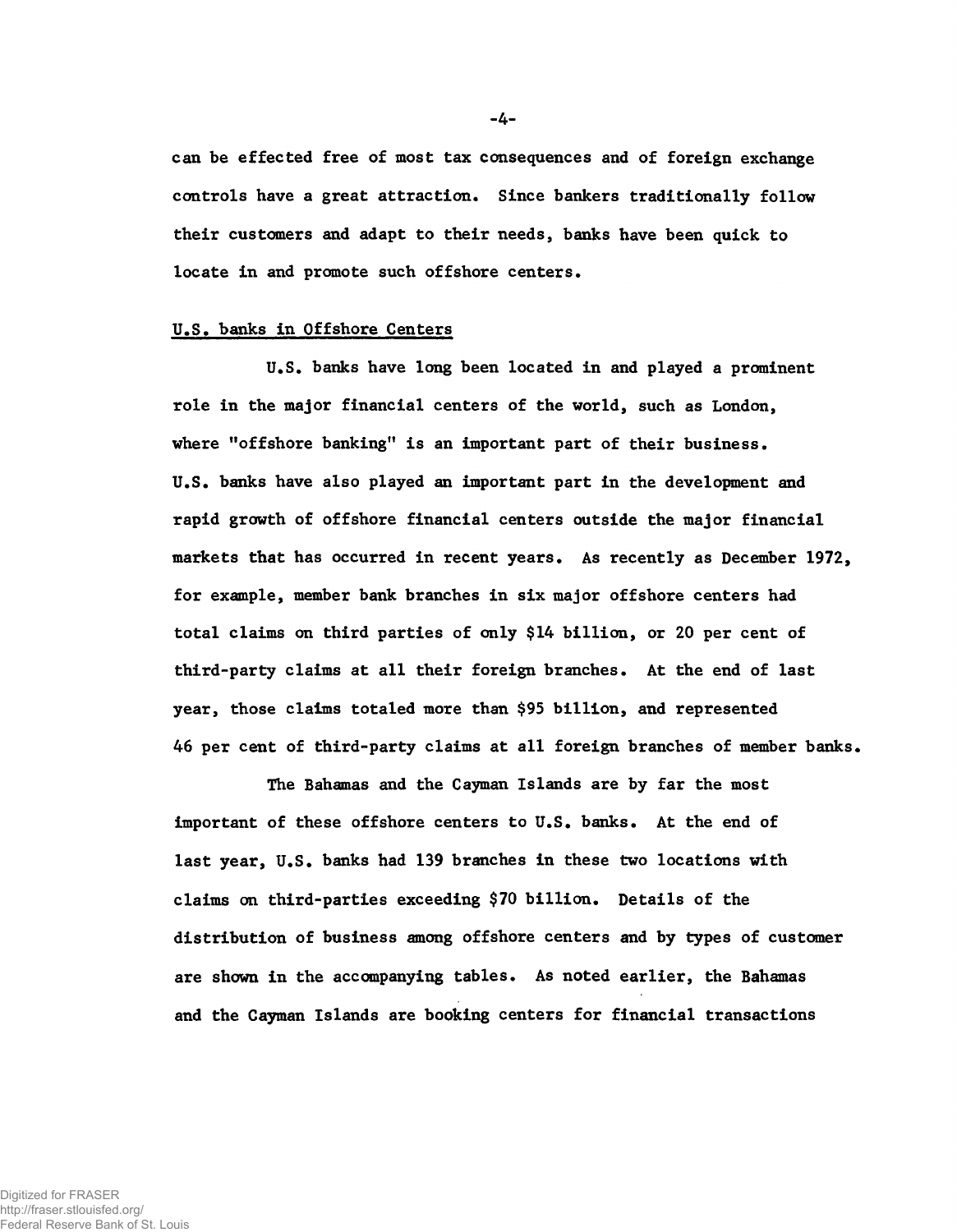that have been negotiated elsewhere. Virtually all of the branches of U.S. banks in these centers are consequently "shell" branches-that is to say, they are a set of ledgers managed and kept by an agent rather than a physical location where business is transacted.

The growth of international banking is the underlying cause for the growth of these centers, but the initial catalyst for the establishment of branches of U.S. banks there was U.S. regulations. The Voluntary Foreign Credit Restraint Program (VFCR) and the Interest Equalization Tax (IET), which were implemented in the mid-1960's to restrict the outflow of capital from the United States, limited the ability of U.S. banks to meet their customers' foreign needs and to otherwise engage in international banking. As a way of doing so, banks began to establish low-cost "shell" branches in these countries to obtain access to the Eurocurrency markets. Since foreign loans booked and funded in these branches did not affect the U.S. balance of payments, they were exempt from the restrictions on foreign credits that applied to domestic banking offices.

Although U.S. Government programs to restrict capital outflows were ended in 1974, U.S. bank activity in the Bahamas and the Cayman Islands has continued to grow. For those banks that do not have fullservice foreign branches in, say, London, these locations offer low-cost access to the Eurocurrency markets and notably the ability to raise funds for their international business free of domestic reserve requirements.

-5-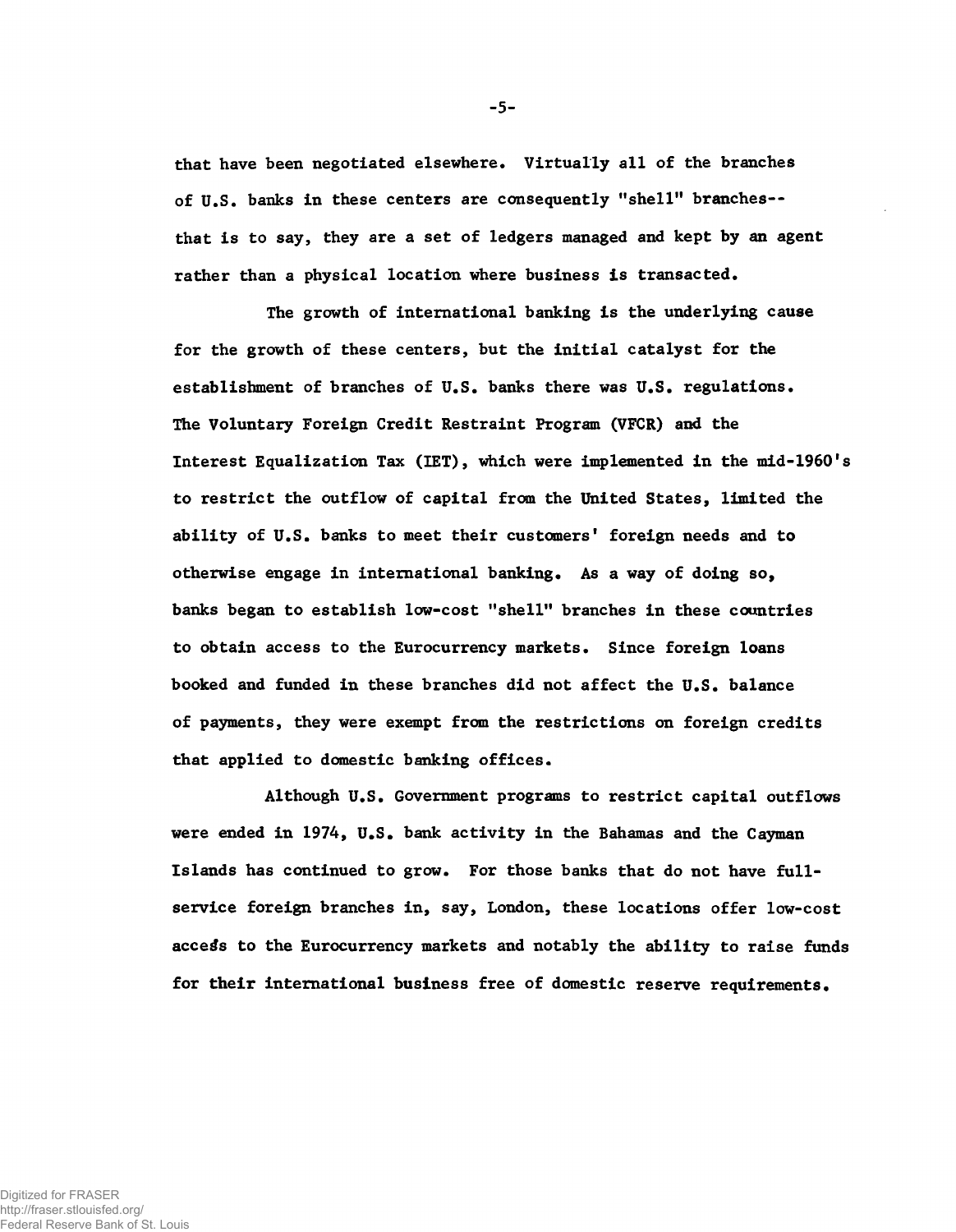For many bank customers, these locations provide advantages as tax havens, while for others secrecy laws are important in their decisions to place funds.

For the banks themselves, operations in the Bahamas and the Cayman Islands also have certain tax advantages. U.S. banks operate abroad mainly through branches, and the earnings of branches are not deferrable but are immediately subject to U.S. income taxes after allowable credits for foreign income taxes paid. Generally, therefore, where a foreign tax rate is higher than the U.S. tax rate, there are advantages to shifting the business from the foreign country to tax-free countries. Another reason for shifting business into a tax haven country is to enable banks to avoid double taxation of foreign branch earnings, as can occur when both foreign and U.S. tax authorities tax the same income. It should be noted that in neither of these cases is there an avoidance of U.S. Federal taxes; in fact, in some instances the shifting of business to tax haven countries results in greater tax revenues accruing to the United ;Laces Government. Income earned in these locations, as with other income earned abroad, is not subject to U.S. State and local taxation.

The tables attached to this statement provide a general indication of the types of business booked at branches of U.S. banks in the Bahamas and the Cayman Islands. A large amount of purely interbank activity is booked in these branches, some of which involves the rechannelling of funds within a bank's organization and some of which involves purely market transactions of buying funds from *s*.-.: a banks and selling

**-6-**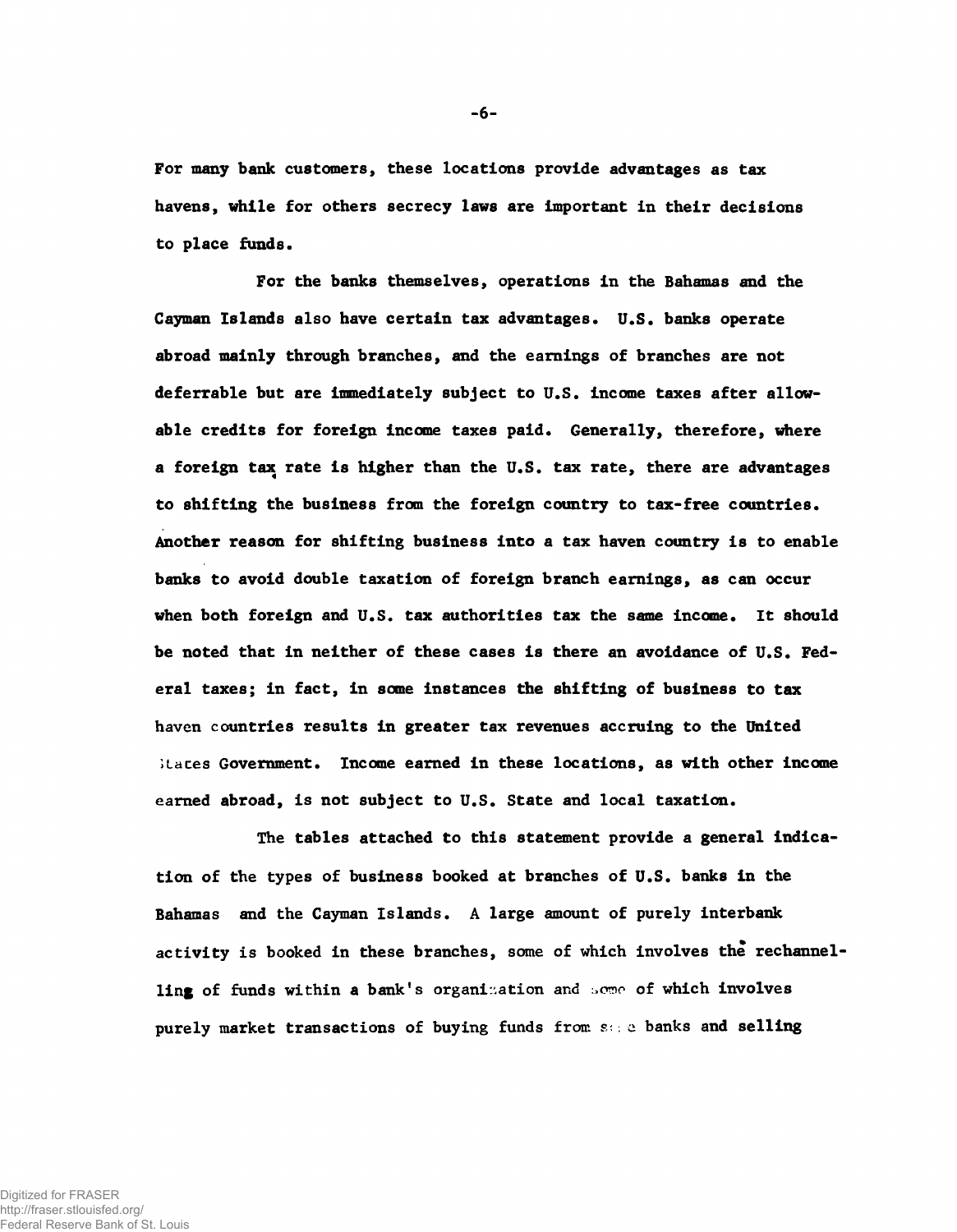them to others. Loans booked in these branches are preponderantly to foreign companies, including foreign subsidiaries of U.S. companies, and totaled \$36 billion at the end of last year. Deposits from nonbank sources totaled \$25 billion, and were divided almost equally between foreign customers and U.S. addressees. The latter are primarily U.S. corporations.

#### Federal Reserve Role

The Federal Reserve is interested in and monitors activities of foreign branches of member banks both in its role as the nation's central bank and its role as a bank supervisor. Our interests differ somewhat according to these roles. In our central banking role, we monitor activities of foreign offices of U.S. banks in offshore centers and elsewhere as part of our general surveillance of international financial markets and international flows of funds. The growth of international lending through the Euromarkets and otherwise has had important repercussions for capital flows throughout the world. Conditions and practices in those markets interact closely with conditions and operations in our domestic monetary and credit markets. In analyzing the condition of the U.S. economy and of its external position, as well as in assessing the consequences of various policy alternatives, much effort at the Federal Reserve is nowadays invested in following developments in international banking and financial markets and activities of U.S. banks in those markets.

As a bank supervisor, our interests are directed to the soundness of operations in these offices and to compliance with relevant banking

**-7-**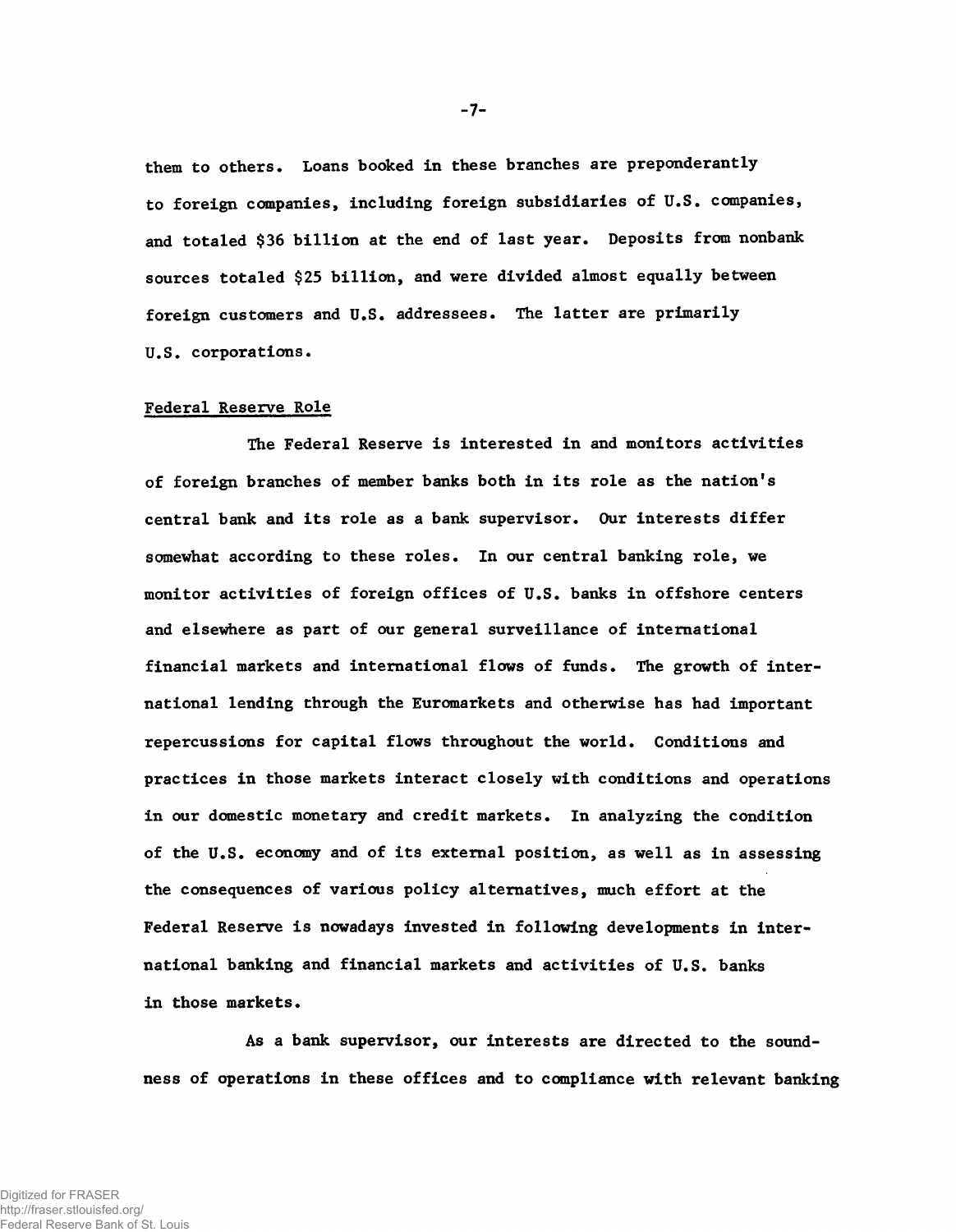laws and regulations. Most of our detailed knowledge of the operations of U.S. banks in offshore centers arises from our role as a bank supervisor. Since the branches in the Bahamas and the Cayman Islands are "shell" offices, virtually all of their records are maintained at the head office in the United States and thus are available for inspection at the time the bank is examined. Indeed, because of the special characteristics of these branches, the Board, when it authorized them, conditioned its approval on full records being maintained at the head office. Another condition attached to those authorizations was that these offices not be used to shift deposits and other business from the United States.

The supervisory interest in these operations runs, as I have already indicated, to their safety and soundness and their possible effects on the overall condition of the bank. They are scrutinized by bank examiners in connection with the overall examination of the bank and in the same fashion as other parts of the bank. The emphasis is accordingly on the quality of assets and the ability of borrowers to repay, in accordance with the terms and conditions of the credits. Virtually no attention is paid to the identity of depositors nor to depositor transactions. Thus, customer compliance with the tax laws of their various countries is not a consideration in the examination process. That compliance is covered by other authorities in this country and abroad. In any event, bank examiners are basically credit analysts and are not equipped to conduct tax audits. Information on Offshore Center Operations

The Federal Reserve employs several sources of information on the activities of offshore  $\mathbb{R}$  is the enable it to monitor their com-*/gf .* **" " V** pliance with sound banking( $\frac{1}{2}$ ractices,  $\frac{1}{2}$ ud relevant U.S. regulations and that help in evaluating the reductor international financial flows.

**-8-**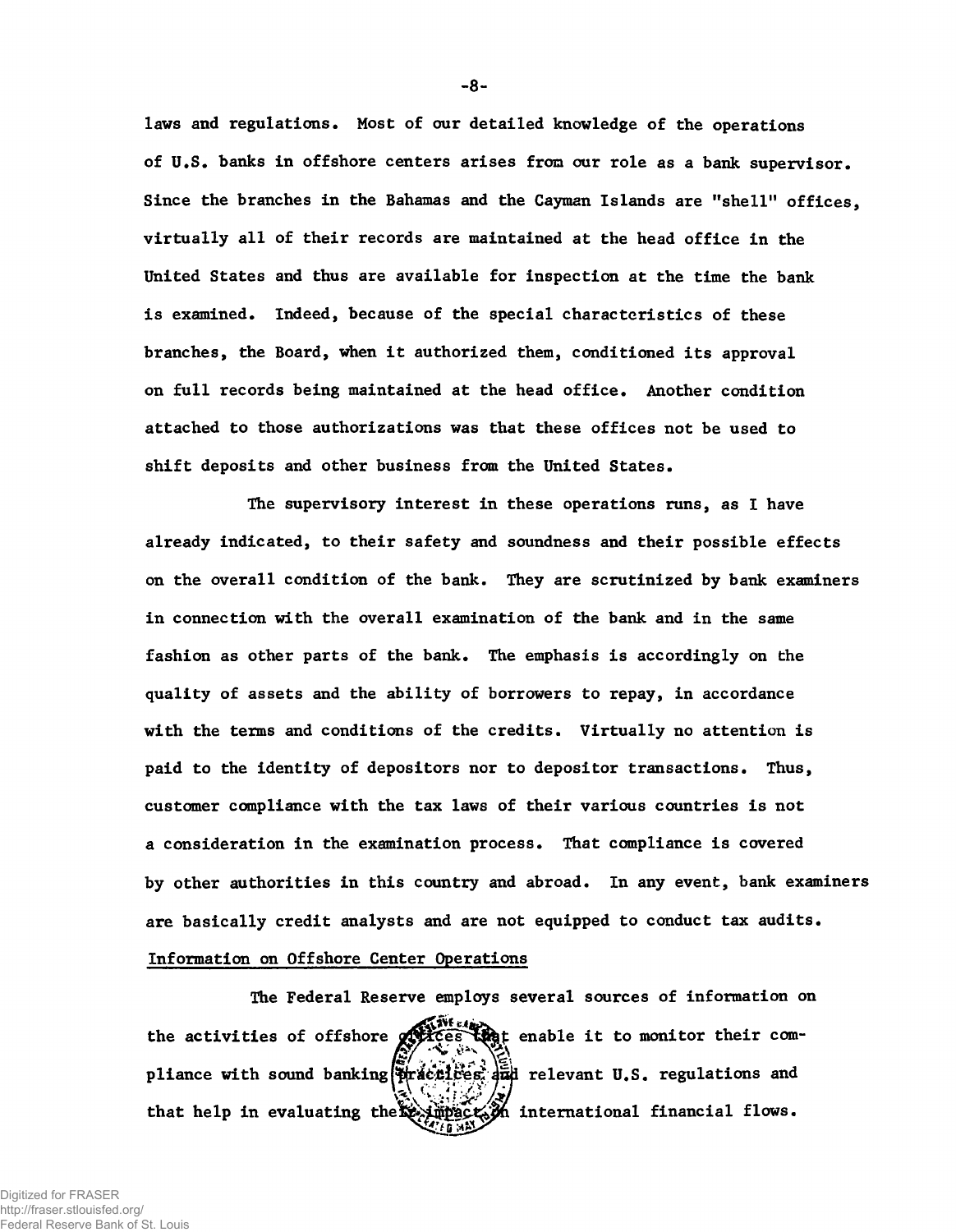The information from these sources has been adapted to the Federal Reserve needs and interests that I have just discussed and are generally adequate for those purposes.

As I mentioned earlier, our most detailed information about the activities of U.S. banks in offshore centers is obtained from examination reports. These reports are the primary supervisory document. In addition, statistical reports are collected periodically on individual offices that are used mainly in our overall evaluation of banking activities in these centers. On a monthly basis, banks file reports for their major foreign branches showing their assets and liabilities by type of customer. Data compiled from this report (FR 502) are published regularly in the Federal Reserve Bulletin, including a separate section covering the Bahamas and the Cayman Islands. This report is also the source for the data shown in Tables I and II attached.

A second report (FR 502S) is collected quarterly and shows foreign branch assets and liabilities by country. This report is the source of the information shown in Tables III and IV attached.

Besides these reports on foreign branches, U.S. banking organizations also submit financial statements on their foreign subsidiaries on an annual basis. Subsidiaries of U.S. banks in the Bahamas and the Cayman Islands are much less important than their

-9-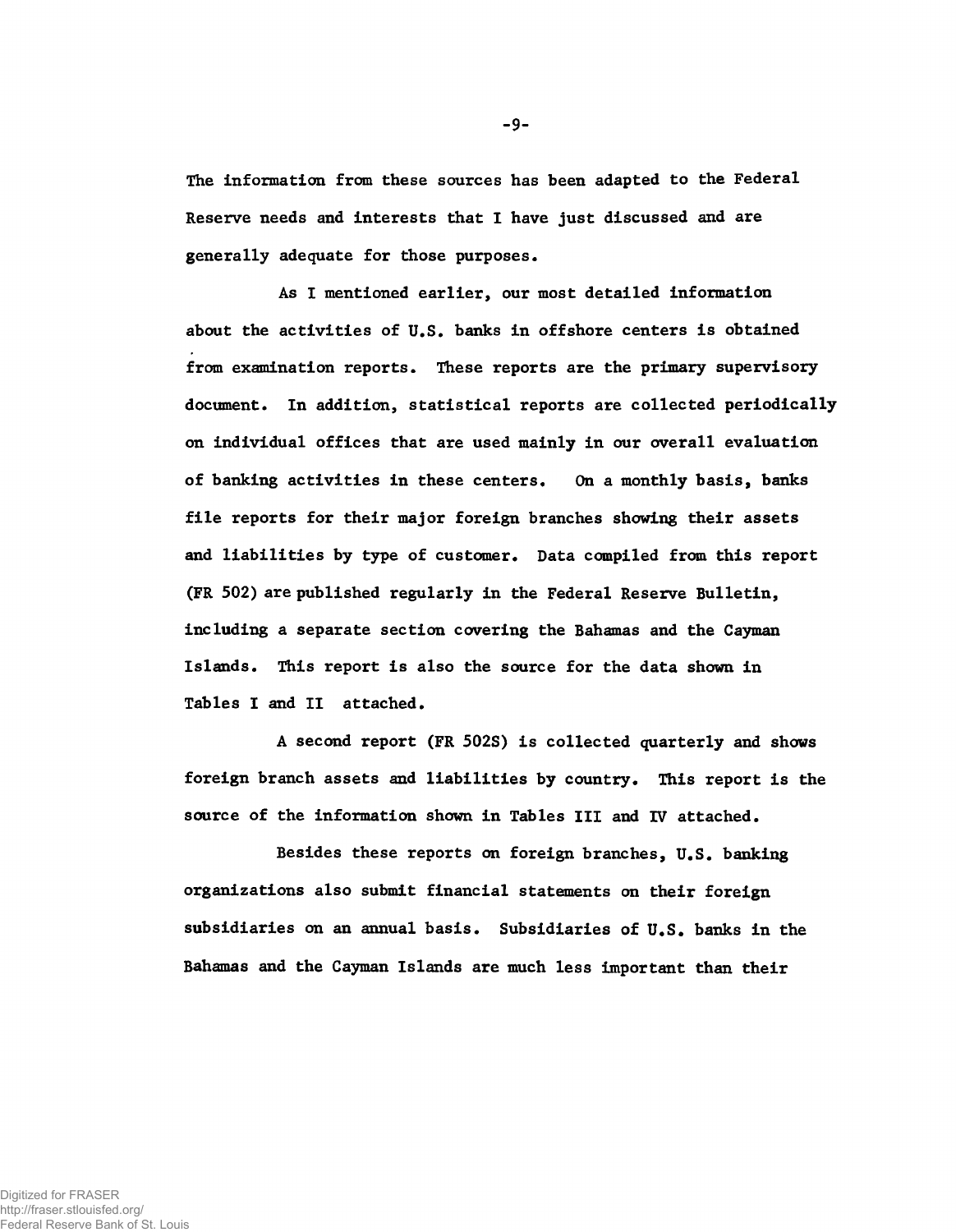branch operations. At year-end 1977, total assets of these subsidiaries were only \$3 billion, about one"third of which represented intercorporate transactions. Some of these subsidiaries conduct a wide range of activities similar to those of branches; others serve mostly to channel funds among affiliated offices. While some conduct trust activities, the volume is relatively small and is directed to foreign parties.

#### Conclusion

In this statement, I have tried to provide some insight into the general workings of offshore centers and into the nature of the Federal Reserve's interest and attention to developments in these centers, both in general and in particular relation to offices of U.S. banks.

Attachments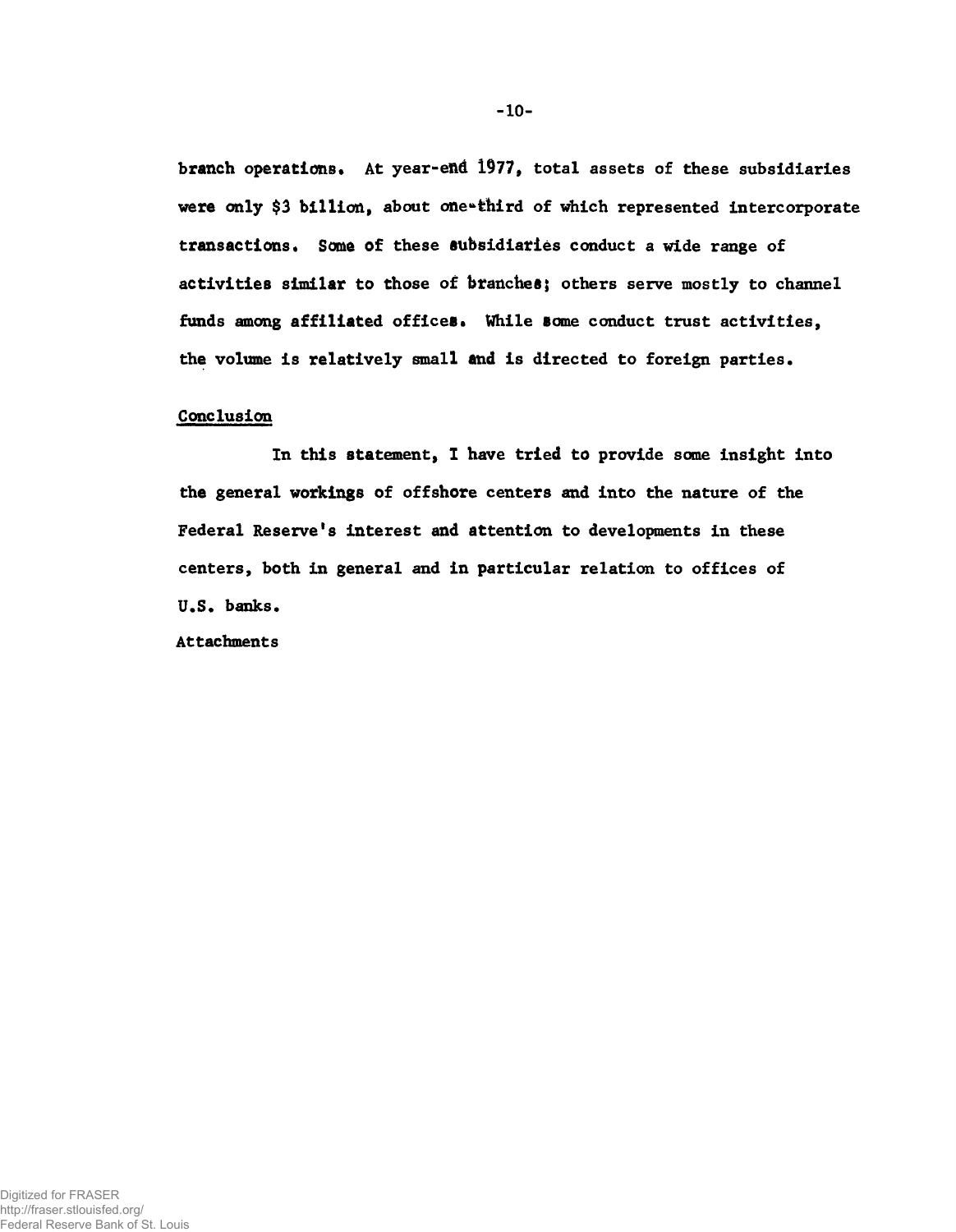|                             |                                    |                          | (Amounts in a billions) |                                  |                                    |                 |
|-----------------------------|------------------------------------|--------------------------|-------------------------|----------------------------------|------------------------------------|-----------------|
| Country                     | U.S. Parties<br>(Excluding Parent) | Non-U.S.<br><u>Banks</u> | Addressees<br>Nonbanks  | Total Claims on<br>Third Parties | Claims on Parent<br>and Affiliates | Total<br>Assets |
| <b>Bahamas</b>              | 2.4                                | 26.0                     | 29.7                    | 58.0                             | 14.6                               | 72.6            |
| Cayman Islands<br>Sub Total | $\frac{.9}{3.3}$                   | 1.1<br>33.7              | <u>ھىك</u><br>35.5      | كمكل<br>72.4                     | $\frac{4.0}{18.5}$                 | 18.3<br>90.9    |
| Bahrain                     |                                    | 2.4                      | 3,9                     | 6.3                              | 3.6                                | 9.9             |
| Hong Kong                   | $\blacksquare$                     | $\cdot$ 6                | 4.1                     | 4.7                              | 2,0                                | 6.7             |
| Panama                      | $\cdot$ 1                          | $\cdot$ 9                | 4.4                     | 5.5                              | 2.2                                | 7.7             |
| Singapore                   |                                    | 3,8                      | 2.5                     | 6, 3                             | 5.7                                | 12.0            |
| <b>Total</b>                | 3,4                                | 41.4                     | 50.4                    | 95.2                             | 32.1                               | 127.1           |

# Assets of Branches of U.S. Banks in Selected Offshore Centers, by Type of Customer, December 1978  $\qquad \qquad \text{(Amounts in § Billions)}$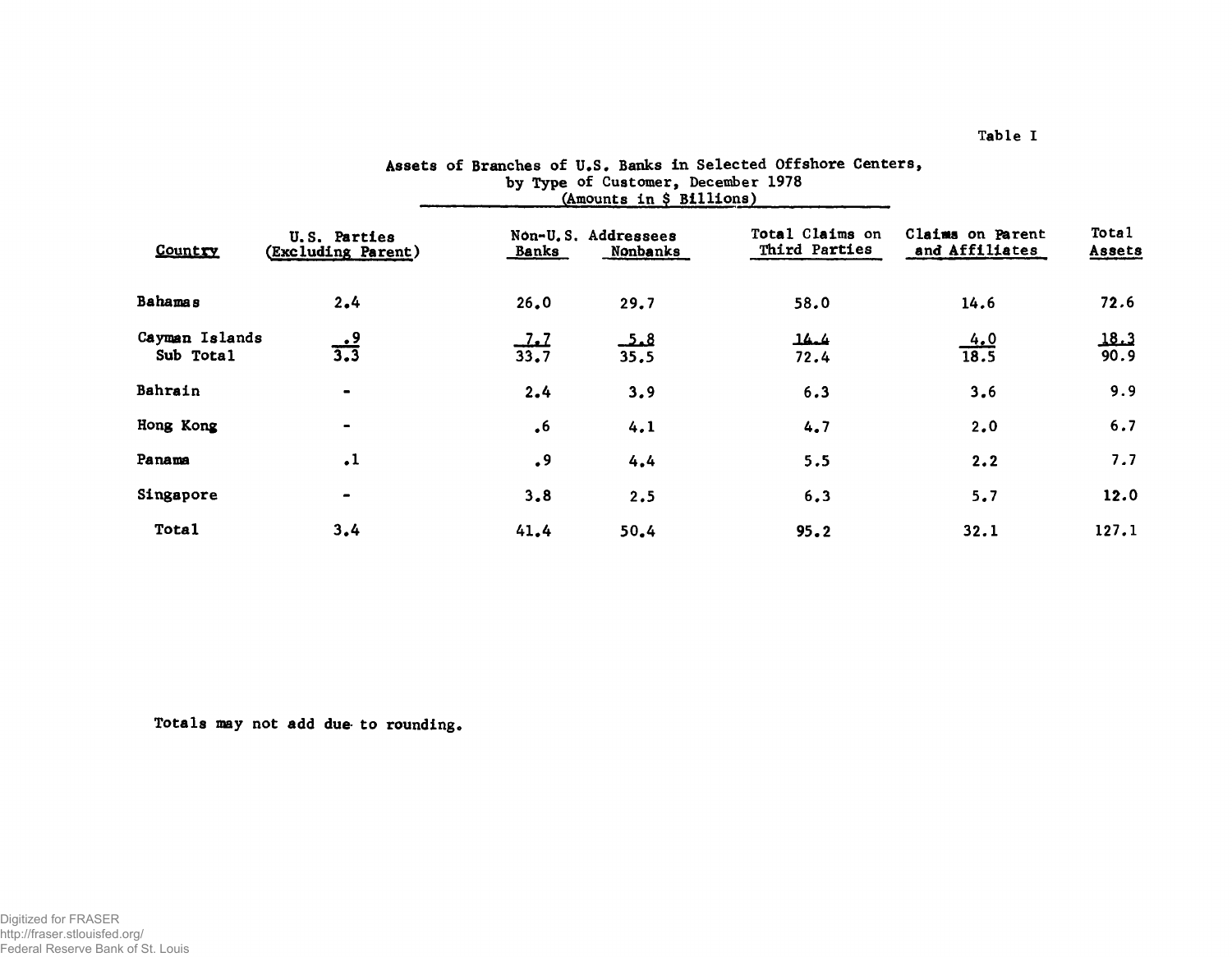| Country                     | U.S. Addresses<br>(Excluding Parent)<br>Nonbanks<br><b>Banks</b> |                              | <b>Banks</b>       | Non-U.S. Addressees<br>Nonbanks | Total Liabilities<br>to Third Parties | Liabilities to<br>Affiliates | <b>Total</b><br>Liabilities |
|-----------------------------|------------------------------------------------------------------|------------------------------|--------------------|---------------------------------|---------------------------------------|------------------------------|-----------------------------|
| <b>Bahamas</b>              | 4.8                                                              | 8.6                          | 17.7               | 10.3                            | 41.4                                  | 31.2                         | 72.6                        |
| Cayman Islands<br>Sub Total | $\frac{1.5}{6.3}$                                                | 3.1<br>$\overline{11.7}$     | $\frac{5.3}{23.0}$ | $\frac{2.7}{13.0}$              | $\frac{12.6}{54.0}$                   | $\frac{5.7}{36.9}$           | $\frac{18.3}{90.9}$         |
| Bahrain                     | $\cdot^2$                                                        | $\cdot$ <sup>3</sup>         | 2.7                | $\cdot$ <sup>8</sup>            | 4.0                                   | 5,9                          | 9.9                         |
| Hong Kong                   | $\blacksquare$                                                   | $\blacksquare$               | 1, 2               | $\cdot$ 7                       | 1.8                                   | 4.8                          | 6.7                         |
| Panama                      | 1,1                                                              | $\cdot$ 1                    | 1.7                | 1.1                             | 4.0                                   | 3.7                          | 7.7                         |
| Singapore                   | $\cdot$ 1                                                        | $\qquad \qquad \blacksquare$ | 4.2                | 2.8                             | 7.0                                   | 5.0                          | 12.0                        |
| Tota <sub>1</sub>           | 7.7                                                              | 12.1                         | 32.8               | 18.4                            | 70.8                                  | 56.3                         | 127.1                       |

# Liabilities of Branches of U.S. Banks in Selected Offshore Centers, by Type of Customer, December 1978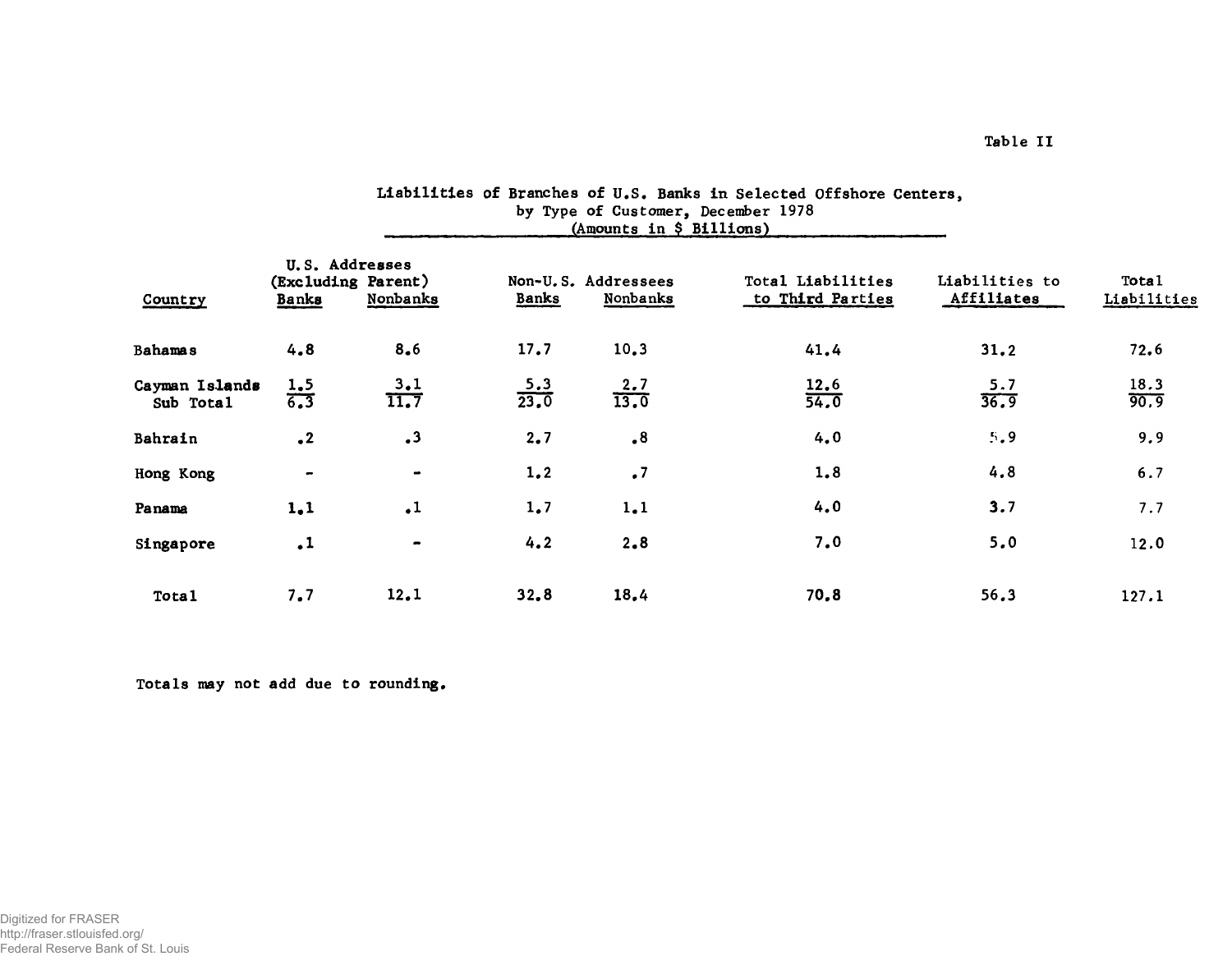|                                                     | VUMONILS III Y DILLIONO     |                                   |                                           |                                                |                                          |                   |
|-----------------------------------------------------|-----------------------------|-----------------------------------|-------------------------------------------|------------------------------------------------|------------------------------------------|-------------------|
| Country/Region                                      | Bahamas &<br>Cayman Islands | Bahrain                           | Hong Kong                                 | Panama                                         | Singapore                                | <b>Total</b>      |
| Europe (Excluding<br>the $U.K.$ )                   | 14.3                        | $\cdot$ <sup>8</sup>              | $\cdot$ 1                                 | .5                                             | .4                                       | 16.1              |
| Latin America                                       | 23.9                        |                                   |                                           | 4.9                                            | ۰                                        | 28.8              |
| Asia & Middle<br>East                               | 5.5                         | 3,4                               | 2.2                                       |                                                | 4.1                                      | 15.2              |
| Other (Excluding<br>$U.K.$ & Off-<br>shore Centers) | <u>9.3</u>                  | 1.8                               | <u>ي</u>                                  | $\rightarrow$ <sup>3</sup>                     | <u>3.</u>                                | 12.6              |
| Sub Total                                           | 53.0                        | 6.0                               | 3.2                                       | 5.7                                            | 4,8                                      | 72.7              |
| United Kingdom                                      | 10.5                        | $\ddot{\bm{8}}$                   | $\cdot$ <sup>3</sup>                      | $\bullet$                                      | . 9                                      | 12.5              |
| Offshore Centers                                    | 18.4                        | 2.9                               | 3.2                                       | 1.5                                            | 6.2                                      | 32.2              |
| United States<br>Parent Banks<br>Other Parties      | 9.0<br>5.8<br>3,3           | $\cdot$ <sup>2</sup><br>$\cdot$ 2 | $\qquad \qquad \blacksquare$<br>$\bullet$ | $\cdot$ 5<br>$\cdot$ 4<br>$\cdot$ <sup>1</sup> | $\cdot$ 1<br>$\cdot$ 1<br>$\blacksquare$ | 9.8<br>6.5<br>3.3 |
| <b>Total</b>                                        | 90.9                        | 9.9                               | 6.7                                       | 7.7                                            | 12.0                                     | 127.1             |

# Assets of Branches of U.S. Banks in Selected Offshore Centers, by Location of Obligor, December 1978  $\frac{(\text{Amounts in } \$ \text{ Billions})}{\frac{(\text{Amounts in } \$ \text{ Billions})}{\frac{(\text{Amounts in } \$ \text{ Billions})}{\frac{(\text{time of } \$ \text{ Billions})}{\frac{(\text{time of } \$ \text{ Billions})}{\frac{(\text{time of } \$ \text{ Billions})}{\frac{(\text{time of } \$ \text{ Billions})}{\frac{(\text{time of } \$ \text{ Billions})}{\frac{(\text{time of } \$ \text{ Billions})}{\frac{(\text{time of } \$ \text{ Billions})}{\frac{(\text{time of } \$ \text{ Billions})}{\frac{(\text{time of } \$ \text{ Billions})}{\$